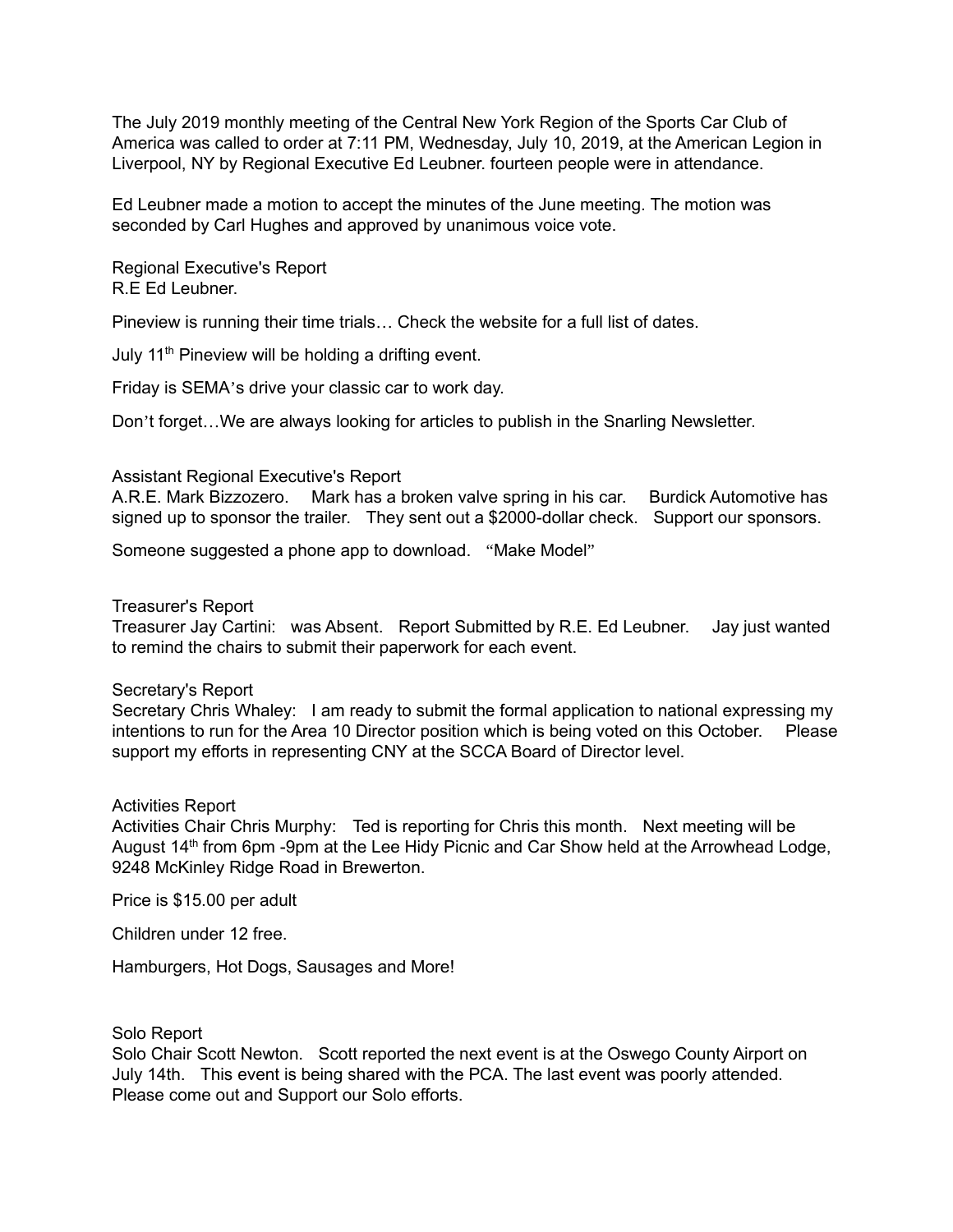RallyCross Report RallyCross Chair Billy Meade. Billy was absent. No Report

Flagging and Communications Report

Flagging & Communications Chair Mick Levy. Mick noted last weekend the Glen Region SCCA ran the "Glen Regional". The 6-hr. race had a very large turnout… the race was very exciting.

Road Rally Report Road Rally Chair Frank Beyer. Frank reported he has been a bit limited on his driving.

Club Racing Report

Club Racing Chair Dave Cardillo. Dave was absent. No Report.

Membership Report

Membership Chair Andrew Beyer was absent.

R.E Ed Leubner reported membership anniversaries.

David Perlman (S. Carolina) –56 yrs,

Jim Ocuto - 28 yrs

Mark Gravius - 25 yrs

Leo Sawyer - 16 yrs

Donofrio Family – 7 yrs

Dennis Hesse – 1 yr.

Old Business Solo trailer sponsorship is underway. SCCA is holding a HPDE event at WGI.

Thanks for everyone who went to the Tammy Franklin wake.

New Business Do we have an extra milk crate "box" for the sensors.

We are seeing lower attendance at the recent events (both Solo / Rally). Would it be possible to join up with another region? How do we increase our participation? We will address this in a separate meeting at 8 pm after the September meeting.

The 50/50 raffle was not held.